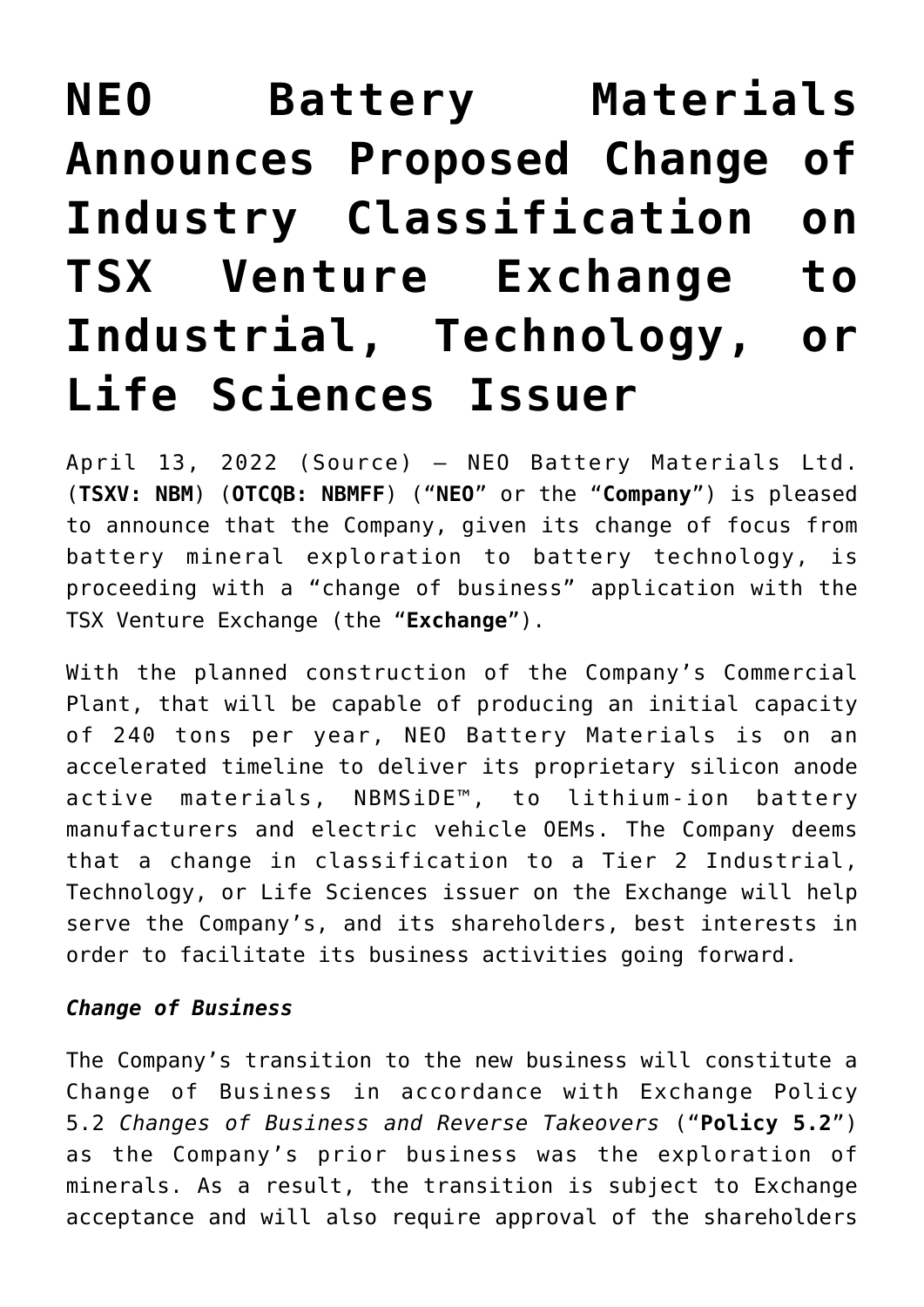of the Company. The Company will be providing a comprehensive information circular in regards to the Change of Business for the shareholder meeting at which the Company will be seeking shareholder approval.

Sponsorship of a Change of Business may be required by the Exchange unless exempt in accordance with Exchange policies. The Company intends to apply for an exemption from any sponsorship requirements; however, there is no assurance that it will be able to obtain this exemption.

It is not currently contemplated that there will be any changes to current management or the board of directors of the Company as a result of the proposed Change of Business. As previously announced, the Company is pursuing strategic investments by companies in the lithium-ion battery supply chain for the concurrent financing for the Change of Business. Proceeds from such financing are expected to satisfy the Tier 2 Initial Listing Requirements and will be used for equipment purchases and the construction of the Commercial Plant described above.

Mr. Spencer Huh, President and CEO of NEO, expressed, "NEO Battery Materials is transforming the lithium-ion battery space with our unique silicon anode solution that will both improve the run-time of electric vehicles and decrease the charging time required. As the mass adoption of EVs and clean technology initiatives begin to accelerate, we are executing consistent effort to become an indispensable portion of the battery value chain. To expand and increase the degree of flexibility of our current operations, we deem that a change in classification is essential to maximize shareholders' value."

#### *About NBMSiDE™*

NBMSiDE™ is NEO Battery Materials Ltd.'s flagship silicon anode material for electric vehicle lithium-ion batteries.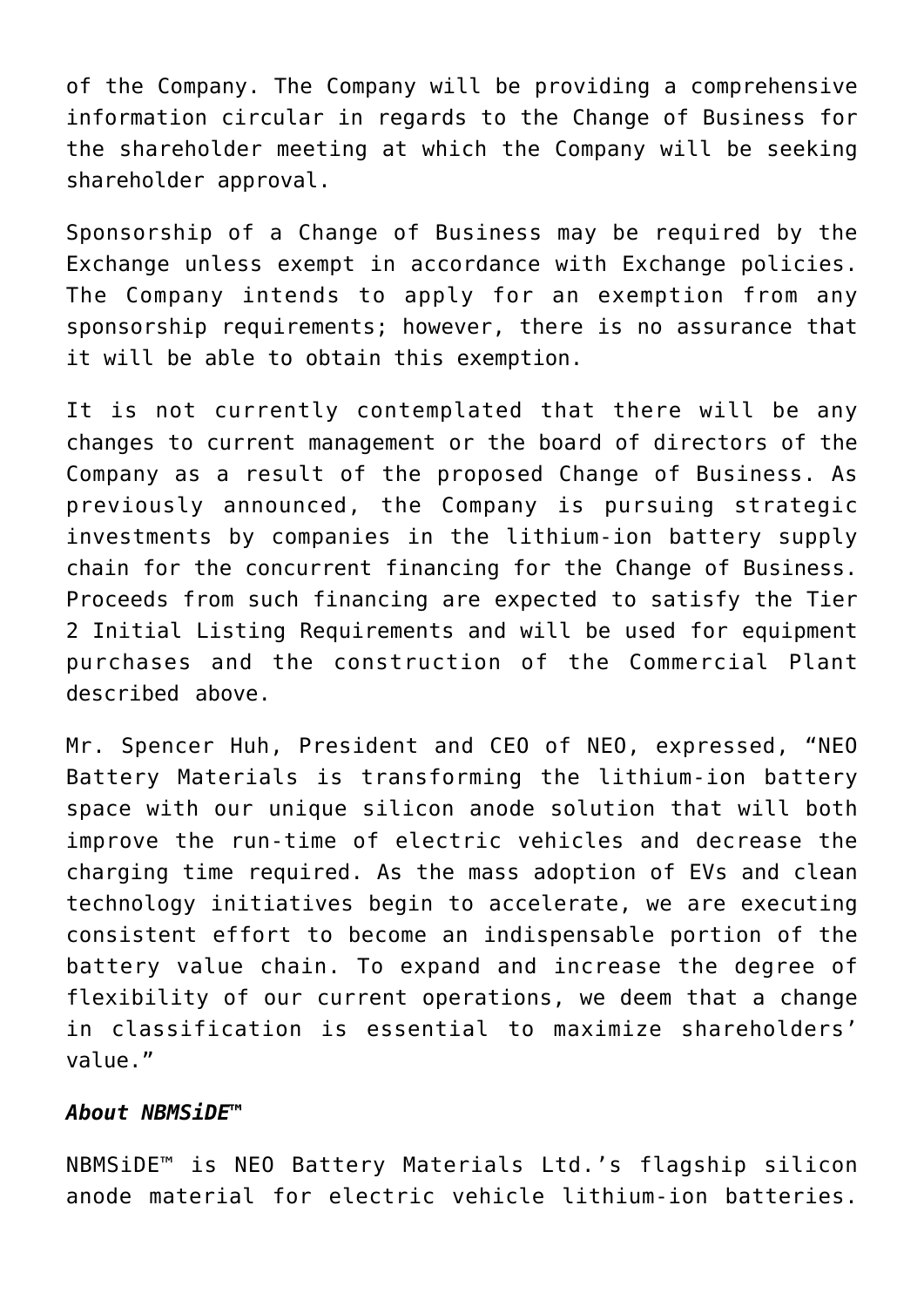NBMSiDE comes in three variations, P100, P200, and C100, and is manufactured through the Company's proprietary nanocoating technology. The product lines are based on metallurgical-grade silicon microparticles and retain a high specific capacity of >2,500 mAh/g. Through the Company's South Korean intellectual property (IP) law firm, NBMSiDE™ is pending trademark approval.

### *About NEO Battery Materials Ltd.*

NEO Battery Materials Ltd. is a Vancouver-based company focused on electric vehicle lithium-ion battery materials. NEO has a focus on producing silicon anode materials through its proprietary single-step nanocoating process, which provides improvements in capacity and efficiency over lithium-ion batteries using graphite in their anode materials. The Company intends to become a silicon anode active materials supplier to the electric vehicle industry. For more information, please visit the Company's website at: [https://www.neobatterymaterials.com/.](https://www.globenewswire.com/Tracker?data=Rw9ONjNrIcgnV_5FMGn06gkuDCsC1Ru77qmShOgggmgKD71QuI9Y3VB9pRg9gjxlCDFjS0KKThvM0DYGB7aYW6DewdGbmoafROOxwraZT46GAM5FzW1Q9FbgcYHkB-gm)

## **On behalf of the Board of Directors**

Spencer Huh President and CEO 604-697-2408 [shuh@neobatterymaterials.com](https://www.globenewswire.com/Tracker?data=yprm5Z9DFq1BiFOtu6AhqqP28963UJDsG4931uImU5mlhHbalXMlqXXjQAOLsr06Fa5rI4CKi8U8ORk8VP0mBcVSU1nyruc9H6bayMc2Dkcoy0h00qwCGGZu3XCGSXRH)

*This news release contains statements about the Company's expectations regarding the completion of the Change of Business and related matters that are forward-looking in nature and, as a result, are subject to certain risks and uncertainties. Although the Company believes that the expectations reflected in these forward-looking statements are reasonable, undue reliance should not be placed on them as actual results may differ materially from the forward-looking statements and there can be no assurance that such expectations will prove to be correct. Factors that could cause the actual results to differ materially from those in*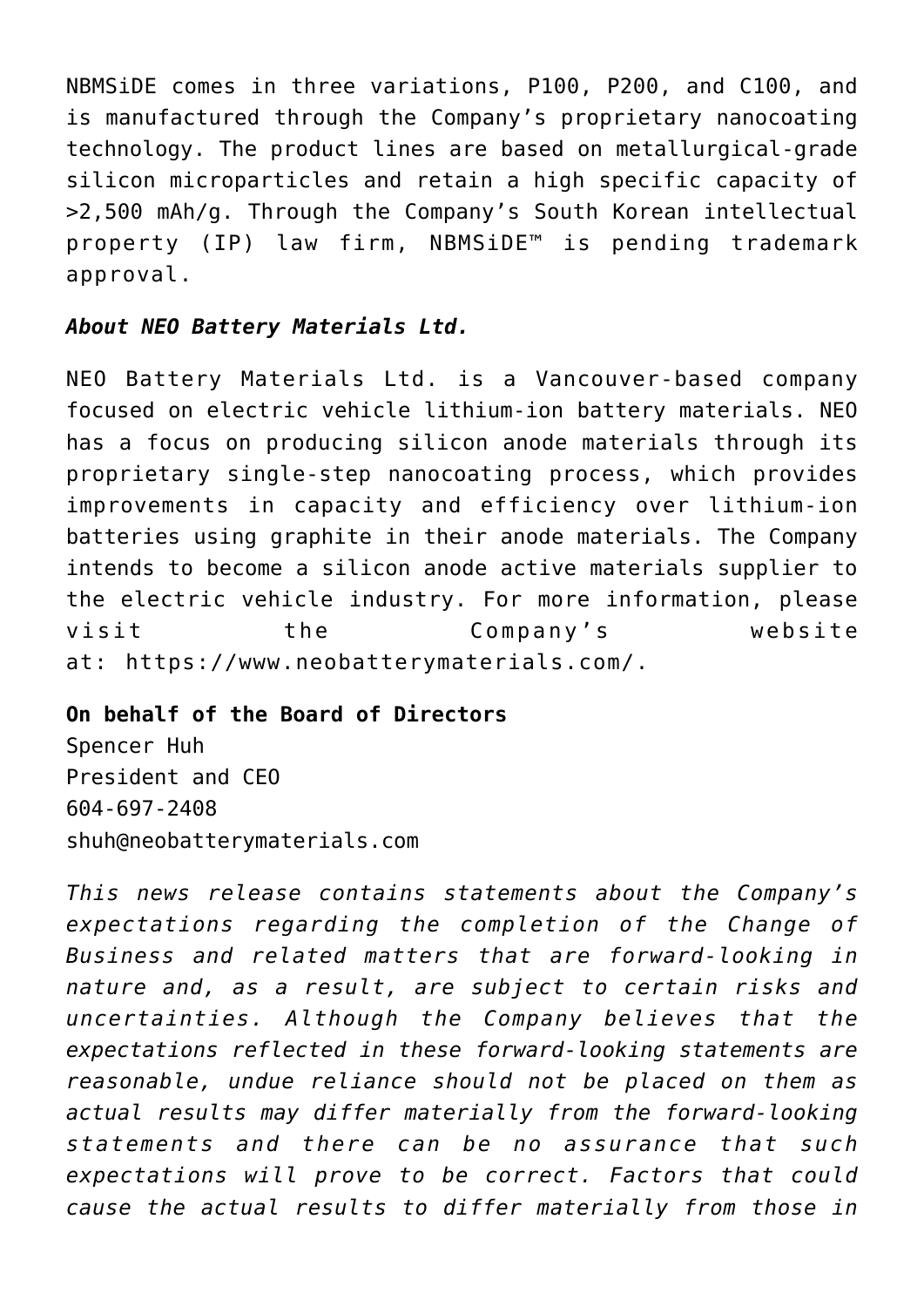*forward-looking statements include failure to complete the Change of Business and related matters for any reason whatsoever, including failure to obtain Exchange acceptance or shareholder approval therefor. The forward-looking statements contained in this news release are made as of the date hereof, and the Company undertakes no obligation to update publicly or revise any forward-looking statements or information, whether as a result of new information, future events or otherwise, except as required by applicable securities laws. The forward-looking statements contained in this news release are expressly qualified by this cautionary statement.*

*This news release does not constitute and the subject matter hereof is not, an offer for sale or a solicitation of an offer to buy, in the United States or to any "U.S Person" (as such term is defined in Regulation S under the U.S. Securities Act of 1933, as amended (the "1933 Act")) of any equity or other securities of the Corporation. The securities of the Corporation have not been registered under the 1933 Act and may not be offered or sold in the United States (or to a U.S. Person) absent registration under the 1933 Act or an applicable exemption from the registration requirements of the 1933 Act.*

*Completion of the transaction is subject to a number of conditions, including Exchange acceptance and shareholder approval. The transaction cannot close until the required shareholder approval is obtained. There can be no assurance that the transaction will be completed as proposed or at all.*

*Investors are cautioned that, except as disclosed in the management information circular to be prepared in connection with the transaction, any information released or received with respect to the transaction may not be accurate or complete and should not be relied upon. Trading in the securities of the Company should be considered highly speculative.*